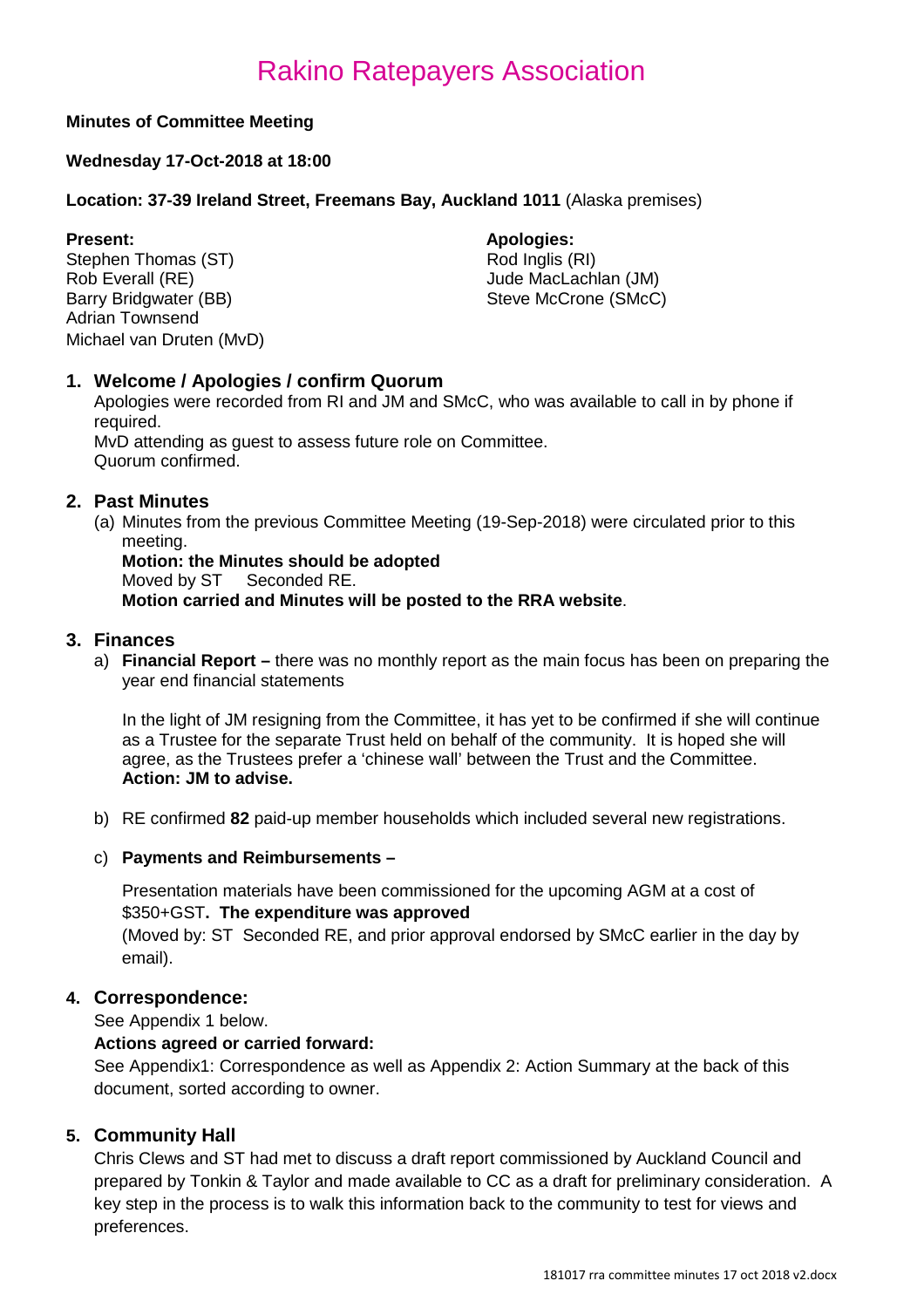CC will present a summary of the recommendations to the community at the AGM on 22-Oct-2018 for consideration and input of early feedback, to then progress the dialogue with Council representatives.

## **6. Review of Action Summary and Work in Progress:**

See Action Summary following (Appendix 2), with individual actions assigned, to be reported as indicated.

## **7. New Business:**

AGM to be convened on Monday  $22^{nd}$  October at 10:30 – Annual Report and Financial Summary to be issued electronically ahead of the meeting and presented to members for approval

 Outline Agenda was confirmed, including the requirement to confirm re-election or replacement of current committee members.

- A new Vice Chair is required to replace JM.
- ST confirmed his willingness to continue as Treasurer
- RE confirmed his readiness to pass the Secretary role on to anyone wishing to take it up

 RE advised of details of the next **Gulf Islands Trust** forum on 15-Nov-2018 at OBC premises. Details to be circulated to the committee by RE, an RSVP is requested to confirm attendance. It was agreed that RRA should have representation at each meeting and ST indicated he should be available for November, with others welcome to attend in addition.

■ AT tabled a concise positioning summary of existing/future community and social events and how they should ideally be 'owned' by the community with facilitation and communication channelled through RRA to support the organisers. **AT will present this at the AGM.**

AT tabled a notion of using some of the AT land for a community garden, with seating area and fruit trees, which dovetails with separate efforts to get the same land area cleared and mowed regularly. Idea to be developed with input from the community.

## **8. Next Meeting Dates:**

## **[AGM] Monday 22-Oct-2018**, 10:30

**Wednesday 21-Nov-2018** at 18:00 (Outboard Boating Club, Tamaki Drive, Orakei)

The meeting closed at 19:50.

**NB: Future Committee absences and apologies already notified:** Nil

Meetings default to the third **Wednesday** each month, unless by prior change, starting promptly at 6:00 pm – please diarise.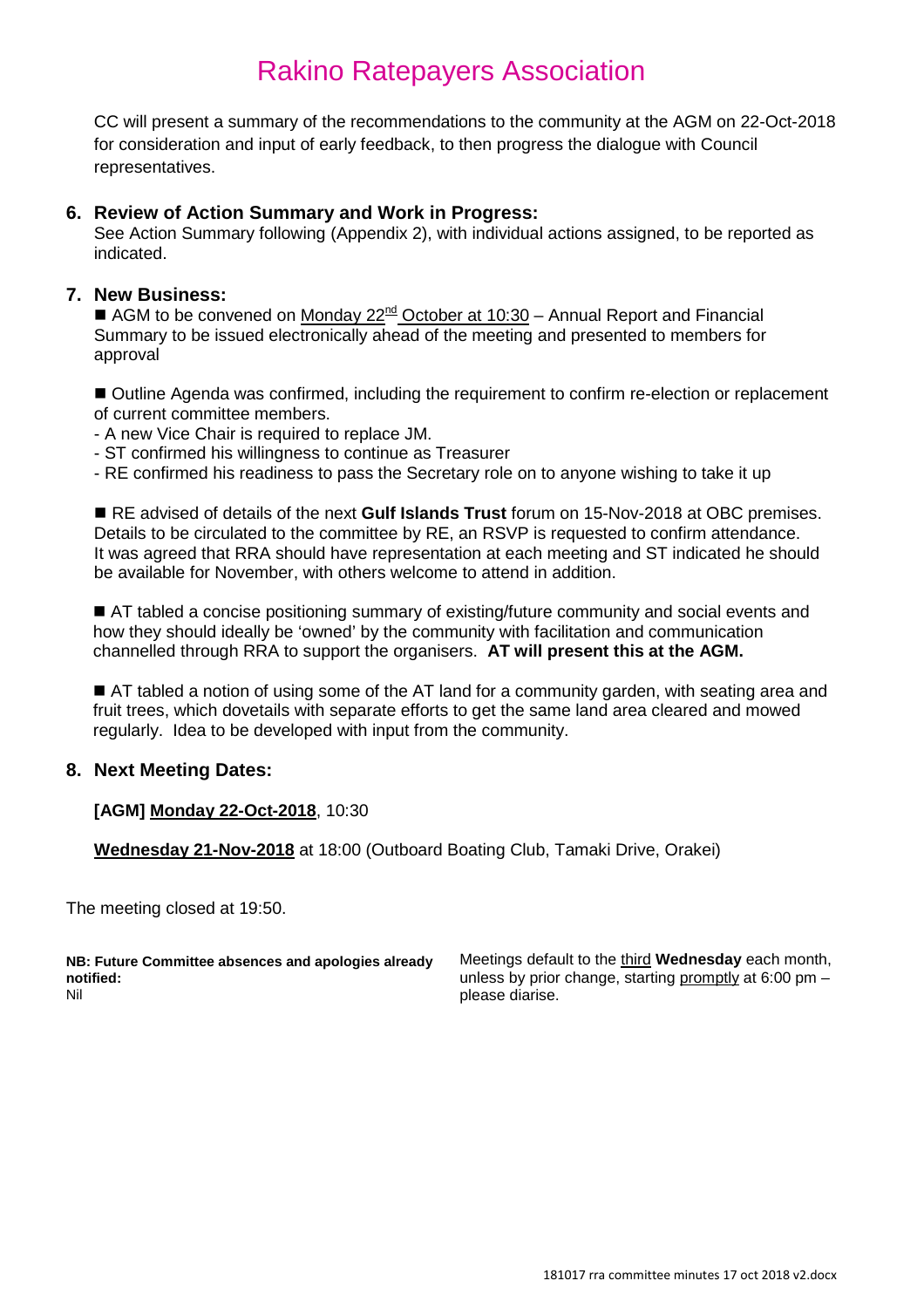### **Appendix 1: Correspondence to Secretary - Summary since last meeting (key items only)**

#### **20-Sep-2018**

One junk new member registration received from 'Fumupensogounny'

**ACTION: First one received, monitor for recurrence. Option to include 'I am not a Robot' checker on the website.**

### **24-Sep-2018**

Kevin Wragge wrote to advise of lodging an application for grant funding to clear the AT land of vegetation.

It was subsequently declined.

#### **04-Oct-2018**

KW in dialogue with Bridget Velvin to get the AT land incorporated within the Council mowing contract, if it can first be cleared down. BV advise that the DoC track into West Bay could not be included in the same way.

**ACTION: Need initial mowing/clearance of land to enable Council mowing to take place. In the Committee meeting, the notion of using a flatter squarer section of land further along South Pacific Road was mooted for closer investigation.**

#### **27-Sep-2018**

General notice issued at the request of Sarah Lloyd to clear cars from roadside to permit wide load in the week after Labour Day.

#### **ACTION: Done**

## **01-October-2018**

Mike Orton advised of the death of long-time Rakino resident, Albie McCabe, aged 88, who left the island about five years ago. Mike published to the 'Friends of Rakino' Facebook page.

#### **09-October-2018**

John Macculloch requested a general note be circulated offering a half share in a Sealink charter. DONE.

There was subsequent interest from at least two parties, only to then discover that the barge would not be able to land in Home Bay due to tides, and access was only available from the Hurakia lodge jetty and land block (with no easy land egress available for vehicles).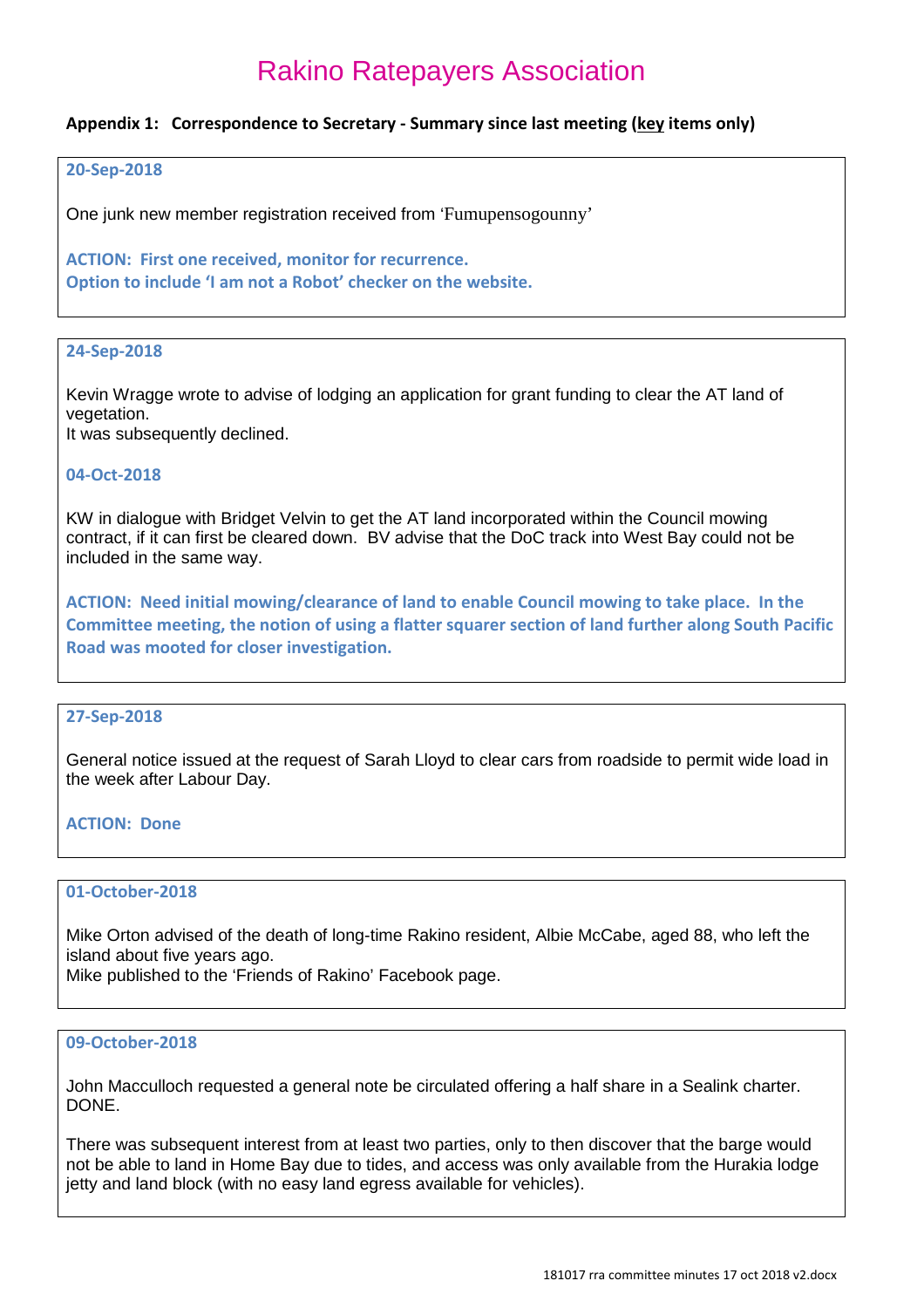## **11-October-2018**

Advised of latest round of Waiheke Quick Response grant funding, notified to John MacKenzie.

"Good afternoon,

Waiheke Quick Response, Round Two is now open for submissions and will close at **10 pm Friday 2 November 2018**. **Waiheke Local Board have set the following limits for Quick Response:**

- Projects must occur after 17 December 2018
- Minimum amount per grant \$500
- Maximum amount per grant \$4,000
- Priorities and exclusions for this fund can be found in th[e grants programme](https://mandrillapp.com/track/click/30769296/www.aucklandcouncil.govt.nz?p=eyJzIjoicWRhVUpBdnlESlhSdUg3Q0phNlZ5UFMwVF80IiwidiI6MSwicCI6IntcInVcIjozMDc2OTI5NixcInZcIjoxLFwidXJsXCI6XCJodHRwczpcXFwvXFxcL3d3dy5hdWNrbGFuZGNvdW5jaWwuZ292dC5uelxcXC9wbGFucy1wcm9qZWN0cy1wb2xpY2llcy1yZXBvcnRzLWJ5bGF3c1xcXC9vdXItcG9saWNpZXNcXFwvZG9jc2xvY2FsYm9hcmRjb21tdW5pdHlncmFudHNcXFwvd2FpaGVrZS1ncmFudHMtcHJvZ3JhbW1lLnBkZlwiLFwiaWRcIjpcIjlmM2NiYjU2ZDU2NjQyNmFhMDJiN2FhY2JiYzIyNDA4XCIsXCJ1cmxfaWRzXCI6W1wiN2I1MTVmNGI4OGIwNzYwMDA5OGU5NGJiNjhlYzliMjUwM2JiZGMyY1wiXX0ifQ)

#### **Please click [here t](https://mandrillapp.com/track/click/30769296/aucklandcouncil.smartygrants.com.au?p=eyJzIjoiYUFJVlBMOWd1ZUF6aDl0STdVT2Y2UUZBLTc4IiwidiI6MSwicCI6IntcInVcIjozMDc2OTI5NixcInZcIjoxLFwidXJsXCI6XCJodHRwczpcXFwvXFxcL2F1Y2tsYW5kY291bmNpbC5zbWFydHlncmFudHMuY29tLmF1XFxcL1dhaWhla2UxODE5UVIyXCIsXCJpZFwiOlwiOWYzY2JiNTZkNTY2NDI2YWEwMmI3YWFjYmJjMjI0MDhcIixcInVybF9pZHNcIjpbXCI3Y2UzZjQ3MDU2YjBhOWEyYjZhYTYxNzk4NmRmMTQ3OTY1ZjBhY2U5XCJdfSJ9)o apply.**

For any further information, please do not hesitate to contact me. Ngā mihi | Kind regards,

#### **Agustina Castro Pons** | **Grants Advisor Operations** |**Commercial & Finance**

Mob: 021 195 1075 | E [agus.castropons@aucklandcouncil.govt.nz](mailto:agus.castropons@aucklandcouncil.govt.nz) Auckland Council, Level 5 S, Bledisloe House, 24 Wellesley Street, Auckland. Visit our website: [www.aucklandcouncil.govt.nz](https://mandrillapp.com/track/click/30769296/www.aucklandcouncil.govt.nz?p=eyJzIjoiV1RybGc5UFEtM1BseWpGWFNGQzRiNGdfRTNBIiwidiI6MSwicCI6IntcInVcIjozMDc2OTI5NixcInZcIjoxLFwidXJsXCI6XCJodHRwOlxcXC9cXFwvd3d3LmF1Y2tsYW5kY291bmNpbC5nb3Z0Lm56XFxcL1wiLFwiaWRcIjpcIjlmM2NiYjU2ZDU2NjQyNmFhMDJiN2FhY2JiYzIyNDA4XCIsXCJ1cmxfaWRzXCI6W1wiODZjYjQ1Y2MyMjZkMGYwZThiMmYwOWU0NmY2N2E1MDYyNDk3MzhkYVwiXX0ifQ) "

**ACTION: information for any potential applications.**

#### **15-October-2018**

- Notice of AGM issued to all RRA members.
- General Notice to members advising of Tim Hofmeister taking over Facilitator Barges services, and note sent by RE to William Denton to request the addition of the new web page to be linked to the RRA website. ('Transport' links).

#### **Member Registrations since last update:**

**82 paid-up households (out of 117 potential = 70%) in this subscription year 2018-9.**

**This includes some first-time registrations; there are still numerous renewals outstanding.**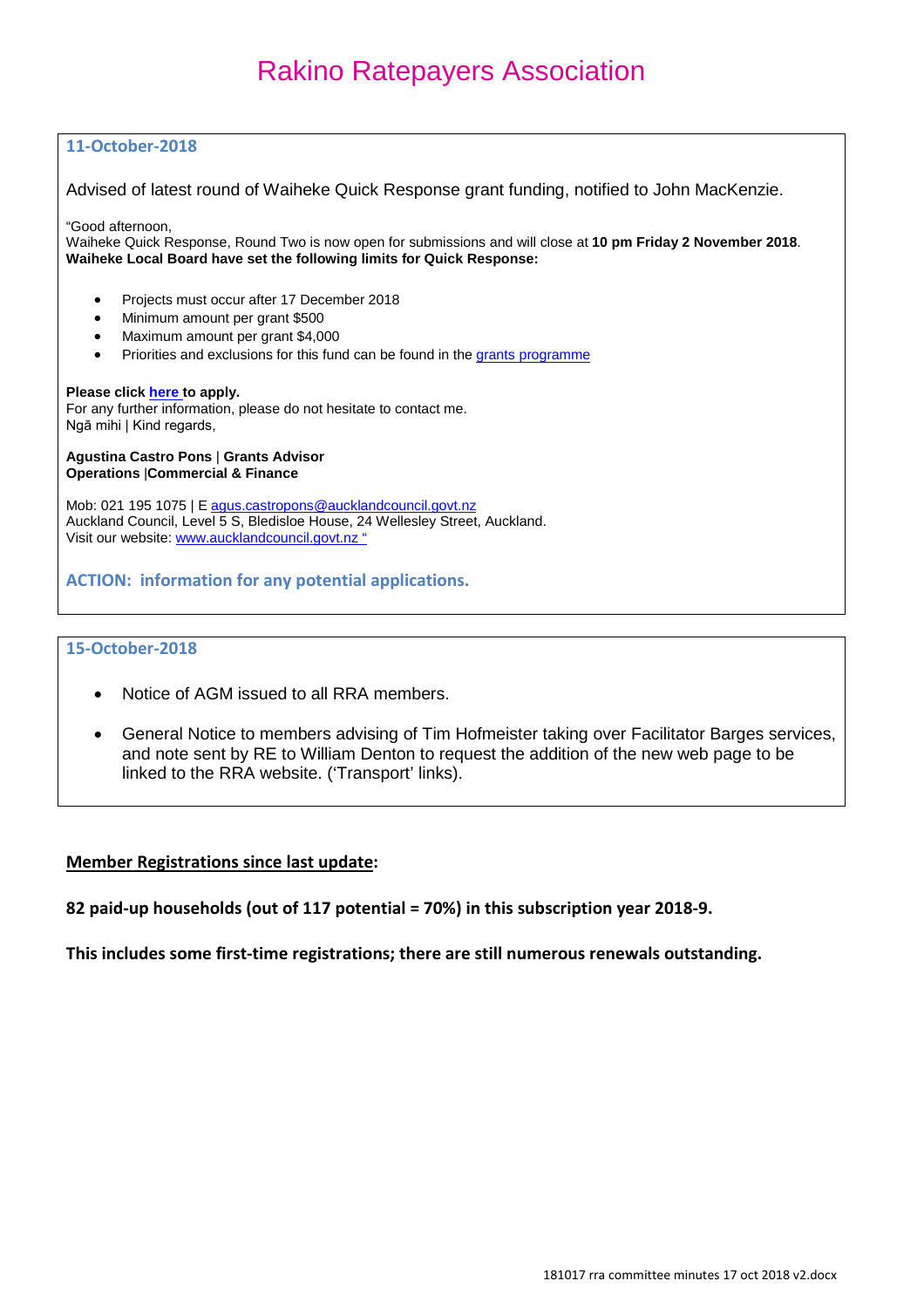## **Appendix 2: Overall Action Summary and Work in Progress for monthly reporting and review**

| Review of Rakino Budget data sourced from AKL Council - this also fits with the<br>formation of a Funding/Grant Sub-Committee.                                                                                                                                                                                                                                                                                                                                                                                                                                                                                   | <b>Committee</b>                               |
|------------------------------------------------------------------------------------------------------------------------------------------------------------------------------------------------------------------------------------------------------------------------------------------------------------------------------------------------------------------------------------------------------------------------------------------------------------------------------------------------------------------------------------------------------------------------------------------------------------------|------------------------------------------------|
| Determine future engagement with Gulf Islands Trust - next half-yearly meeting is on<br>15-Nov-2018, ST has indicated he is likely to be able to attend.                                                                                                                                                                                                                                                                                                                                                                                                                                                         | <b>Committee</b>                               |
| Determine potential relationship with Foundation North and the G.I.F.T. grants ongoing.                                                                                                                                                                                                                                                                                                                                                                                                                                                                                                                          | <b>Committee</b>                               |
| Community Hall options.<br>Chris Clews to report to membership at AGM on 22-Oct-2018.                                                                                                                                                                                                                                                                                                                                                                                                                                                                                                                            | <b>Community Hall</b><br><b>Sub-Committee</b>  |
| Social calendar positioning to be presented by AT to the AGM on 22-Oct.<br>Also to include notion of a community garden on AT or other common land.                                                                                                                                                                                                                                                                                                                                                                                                                                                              | AT                                             |
| Investigate grant options for seating at viewpoints (carried forward) plus replacement of<br>Sandy Bay seating (raised at AGM).<br>Also consider island public tracks in reserves which exist (and are mapped) but are not<br>published and thus unknown to most people, and where work may be necessary to<br>improve access, such as off Askew Avenue.<br>Include consideration of bicycle track options.<br>Assemble calendar of annual community funding rounds and points of<br>contact/reference.<br>Consider any projects which might merit funding applications, for further discussion in<br>Committee. | <b>ALL</b>                                     |
| Develop dialogue with Council Grants Committee (ongoing)                                                                                                                                                                                                                                                                                                                                                                                                                                                                                                                                                         | $TBC - was JM$                                 |
| Discuss DOC licence with Chris Clews - renew next year or not?                                                                                                                                                                                                                                                                                                                                                                                                                                                                                                                                                   | JM to advise                                   |
| Liaise with John Vague over Trusteeship and the current state of Trust Funds invested.                                                                                                                                                                                                                                                                                                                                                                                                                                                                                                                           | JM to advise                                   |
| Advise if recent Licence payment to DoC might be refunded, based on their feedback?                                                                                                                                                                                                                                                                                                                                                                                                                                                                                                                              | <b>John Mackenzie</b>                          |
| Develop overview of Environmental priorities for Rakino, to include Rhamnus strategy<br>(in conjunction with DOC).<br>Update on alternative funding for Pest Monitoring.                                                                                                                                                                                                                                                                                                                                                                                                                                         | <b>John MacKenzie</b>                          |
| Potential for weed and gorse intervention at Wharf?                                                                                                                                                                                                                                                                                                                                                                                                                                                                                                                                                              | <b>John Mackenzie</b>                          |
| Potential to create an "Idiot's Guide" version of the Ecological Survey for general<br>circulation to encourage take up. John asked to consider this.                                                                                                                                                                                                                                                                                                                                                                                                                                                            | John Mackenzie /<br><b>Committee</b>           |
| Re-provision Rhamnus poison supplies via DoC, including dispenser (defective) and<br>plastic bottles                                                                                                                                                                                                                                                                                                                                                                                                                                                                                                             | <b>John Mackenzie</b>                          |
| Escalation of roading and drainage issues to AkI Transport, already instigated privately<br>(see correspondence section appended).<br>A fresh complaint lodged in July (Woody Bay Road) and acknowledged by Akl Transport<br>- but still not repaired.                                                                                                                                                                                                                                                                                                                                                           | <b>SMcC</b>                                    |
| Committee to liaise with Akl Transport's Jodee McKay to follow through and improve<br>working dialogue and exchange.                                                                                                                                                                                                                                                                                                                                                                                                                                                                                             | <b>RE and SMcC</b>                             |
| Development of overall strategic plan (inc. items raised in the AGM) and key strategic<br>threads (e.g. Environmental; conservation; weed eradication; etc.) and major focal areas<br>from Survey.                                                                                                                                                                                                                                                                                                                                                                                                               | <b>SMcC / Strategy</b><br><b>Sub-Committee</b> |
| Combined with prev. action to resolve Rakino community participation in Gulf Islands<br>Trust Forum, which is a key component of any way forward for the island in the context<br>of the Hauraki Gulf.                                                                                                                                                                                                                                                                                                                                                                                                           |                                                |